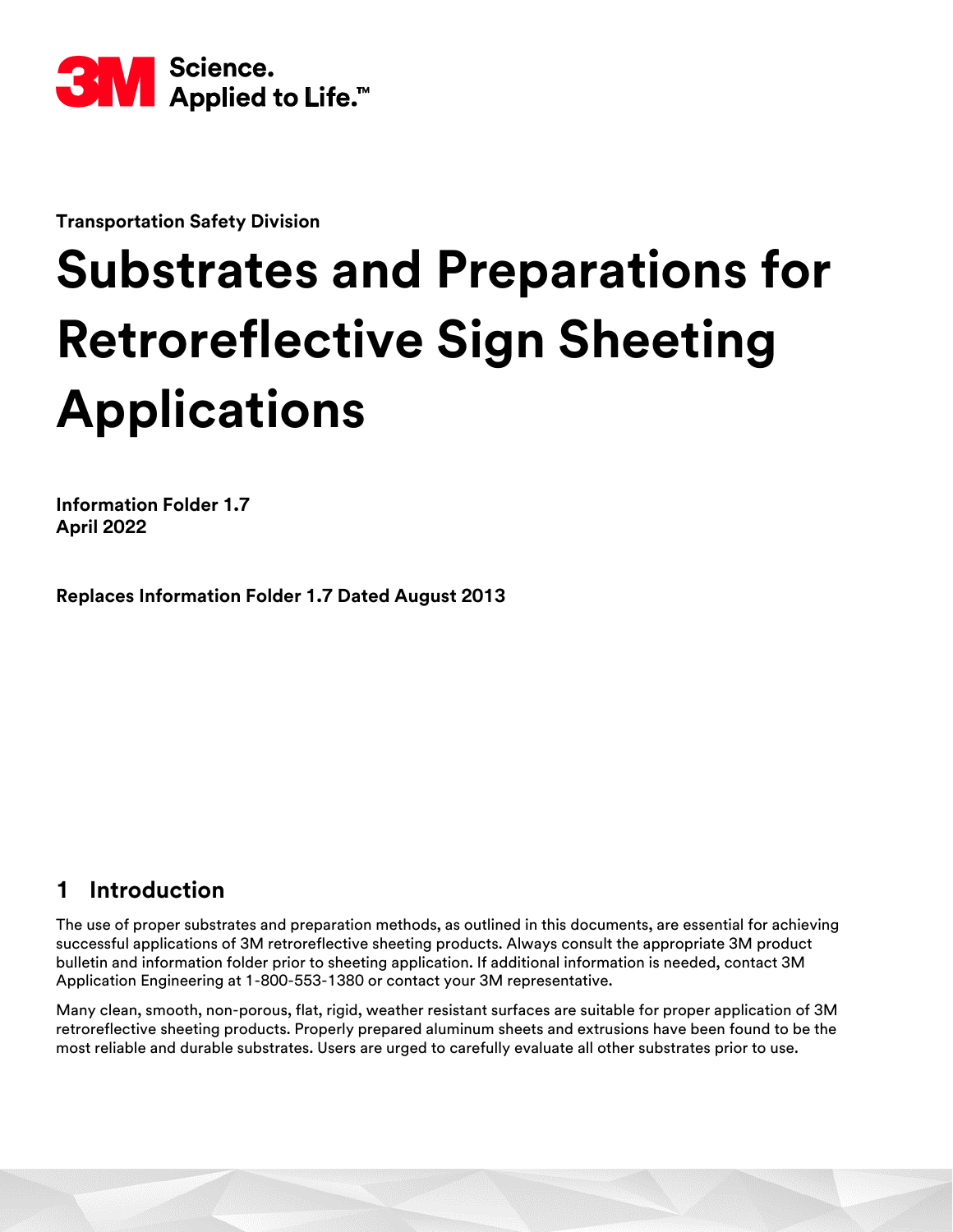## **2 Substrate Warranty Clarification**

A 3M warranty is in effect on properly applied 3M retroreflective sheeting. The 3M warranty applies to all substrates unless functional sign failure is the result of the substrate or its preparation. 3M is only responsible for materials manufactured by 3M and only when those materials are applied according to 3M recommended procedures.

The following is an non-exhaustive list of examples of common substrate failures:

- 1 Poor sheeting adhesion and visual defects such as wrinkles, bubbles, and rough sheeting texture due to substrate roughness.
- 2 Poor sheeting adhesion due to inadequate or improper degreasing, etching, or conversion coating of aluminum substrates.
- 3 Poor sheeting adhesion due to improper substrate surface preparation, including such causes as inadequate cleaning, particulate contamination, low surface energy, and under-cured coating.
- 4 Sheeting adhesion loss due to substrate degradation, outgassing, or moisture absorption.
- 5 Loss of functional sheeting performance due to substrate instability, such as dimensional change, warpage, stress fatigue, or flexing.
- 6 Sheeting distortion due to substrate buckling or extension caused by moisture absorption.

# **3 Guidelines for Substrate Evaluation**

For traffic sign use, the substrates that have been found to be most reliable and durable are properly prepared aluminum sheets and extrusions. **Users are urged to carefully evaluate the adhesion and sign durability properties of all other substrates.** Other substrates that may be suitable for secure and durable applications of 3M retroreflective sheeting products have the following characteristics:

- Clean
- Smooth
- Flat
- Rigid
- Dimensionally stable
- Weather resistant
- Non-porous
- High surface energy (pass water break test)

## **4 Surface Preparation Methods**

## **4.1 Aluminum Flat Sheets and Extrusions**

- 1 Aluminum flat sheets, street name sign extrusions (dog-bone blanks), and guide sign extrusions must be made from 5052-H38, 6061-T6, or 6063-T6 alloy. Other alloys, such as 3105 may not have sufficient corrosion resistance to satisfy durability expectations.
- 2 Prior to sheeting application, all aluminum substrates must be free of contaminates and white rust (aluminum oxide), and have a minimum surface energy of 50 dynes/cm.
- 3 An acid bath utilizing a solution of six to eight percent (6–8%) phosphoric acid has produced reliable surface etching results. Commercially available etching solutions may also be considered.
- 4 While degreasing and etching are all that is required by 3M for aluminum substrate preparation, agencies may require the use of conversion coating. Follow agency specifications for conversion coating requirements. The conversion coating must not interfere with sheeting adhesion. Substrates that have been conversion coated must pass the tape snap and water break tests. See sections [5.1](#page-3-0) and [5.2,](#page-4-0) respectively, for details.
- 5 Reclaimed aluminum substrates may be used if they satisfy the surface preparation requirements described above. Mechanically reclaimed (abrasive ground) aluminum must have a surface finish equivalent to a 100 grit abrasive or finer and be completely free of surface contamination prior to sheeting application. Hydro stripping (high pressure water removal) can also be used to produce satisfactory reclaimed aluminum surfaces. Reclaimed aluminum substrates must pass the tape snap and water break tests. See sections [5.1](#page-3-0) and [5.2,](#page-4-0) respectively, for details.

**Note:** Powder coated substrate surfaces are not recommended for retroreflective sign sheeting applications.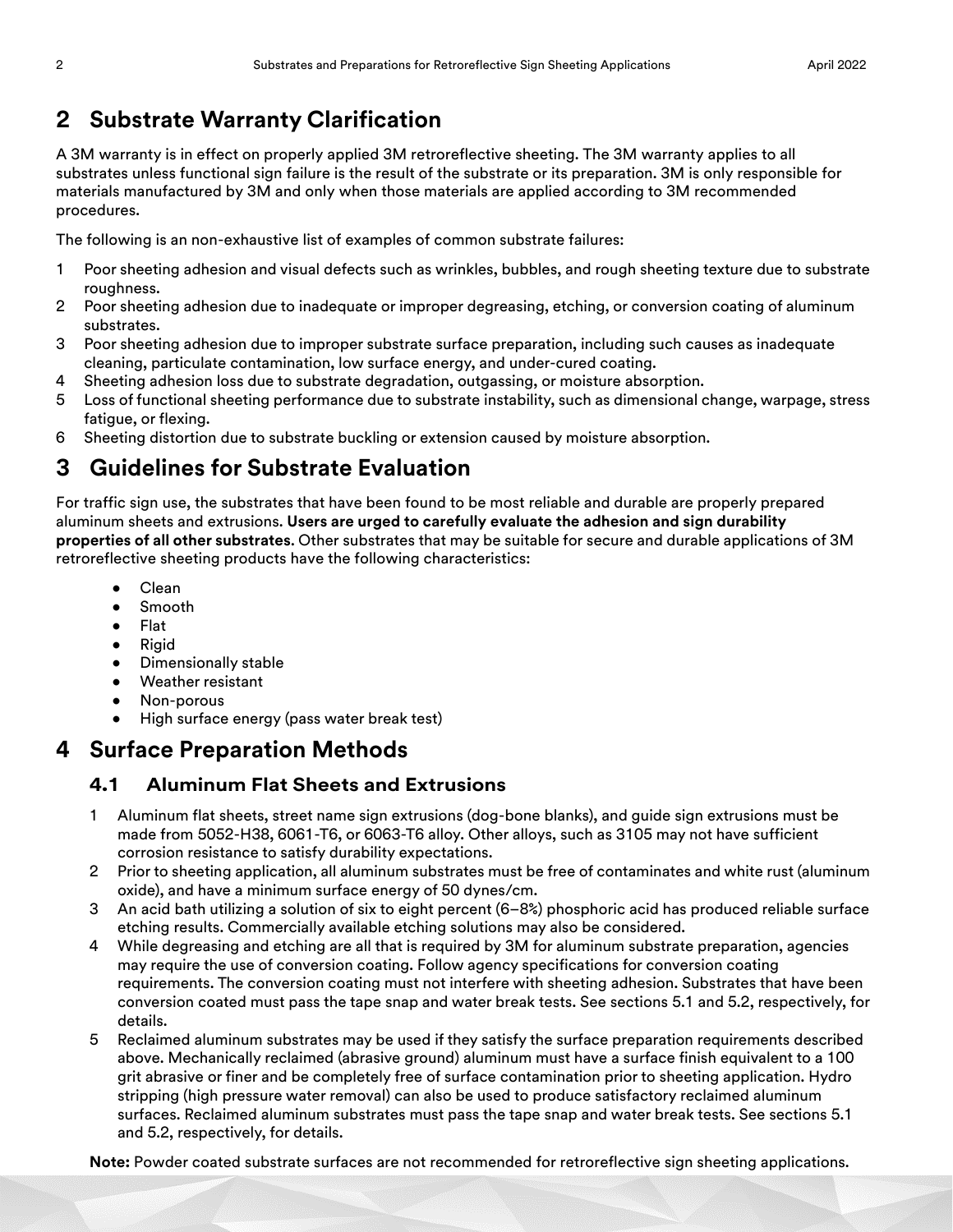## **4.2 Plywood and Wood Products**

If a plywood product must be used as a permanent sign substrate, the sign fabricator must pay particular attention to the wood substrate choice. Many high density overlay (HDO) plywood products are intended for concrete framing and have release agents applied to them. Plywood products with release agents are not suitable for use as permanent signing substrates. Highway grade HDO is a grade of plywood that is manufactured specifically for use in the production of traffic signage. Signs fabricated using plywood tend to experience more sheeting movement than signs made using aluminum. Sheeting movement can result in a textured or rippled appearance.

The plywood preparation procedures describe below are based on technical information provided by the American Plywood Association. To be used in traffic signs, plywood surfaces must be smooth, impermeable, and weatherproof. This means that all voids must first be filled with wood filler or other suitable sealer, then sanded and completely coated with a quality edge-sealing coating. Edge sealing is very important and can be achieved using multiple coatings of exterior house paint.

Users are urged to carefully evaluate any sheeting applications to plywood and wood product surfaces under actual use conditions to determine suitability and performance life for the intended use.

## **4.2.1 Highway Grade HDO**

- 1. Clean panel surfaces of all dirt and contaminants.
- 2. Seal all edges using multiple coatings of exterior house paint.
- 3. Refer to the plywood manufacturer's recommendations regarding substrate preparation instructions and warranty statement for sign sheeting applications.

#### **4.2.2 Other Plywood Products**

Medium Density Overlay (MDO) plywood, exterior grade plywood, hardboard, lumber, and other wood products are generally only suitable for use in construction work zone and temporary signage applications. Due to the variability of these wood products (moisture/glue content, surface roughness, etc.), users must carefully consider their suitability for the intended application. General preparation instructions include:

- 1. Ensure application surfaces are completely dry, clean, and free of contaminants.
- 2. Seal all edges using multiple coatings of exterior grade house paint.
- 3. Prime application surfaces with exterior grade primer. Ensure primer is completely cured prior to sheeting application. Refer to primer manufacturer's instructions for drying time. **House paint is not a suitable surface preparation media as many paints are stain resistant and may repel sheeting adhesive.**
- 4. Do not use paint as a surface preparation treatment.

## **4.3 Galvanized Steel**

Galvanized steel must be clean and free of oxidation and any loose or flaking coatings. Galvanized steel substrates must pass the water break test. Stainless steel is not a recommended signing substrate.

## **4.4 Plastic (Polymer) and Low Surface Energy Substrates**

Plastics substrates, including polyolefins, fiberglass, recycled plastic sheets, transparent acrylic/ polycarbonate panels, etc., vary by composition and manufacturing process. The use of a plastic material as a signing substrate requires cautious consideration. Successful applications have been made to plastic substrates, however, many plastics outgas or contain substances that can migrate to the surface of the substrate and affect sheeting adhesion. Follow the substrate manufacturer's substrate preparation recommendations prior to sheeting application.

**Note:** Consult with substrate manufacturer regarding warranty policy.

One or more of the following steps are required to obtain maximum sheeting adhesion to plastic or low surface energy substrates.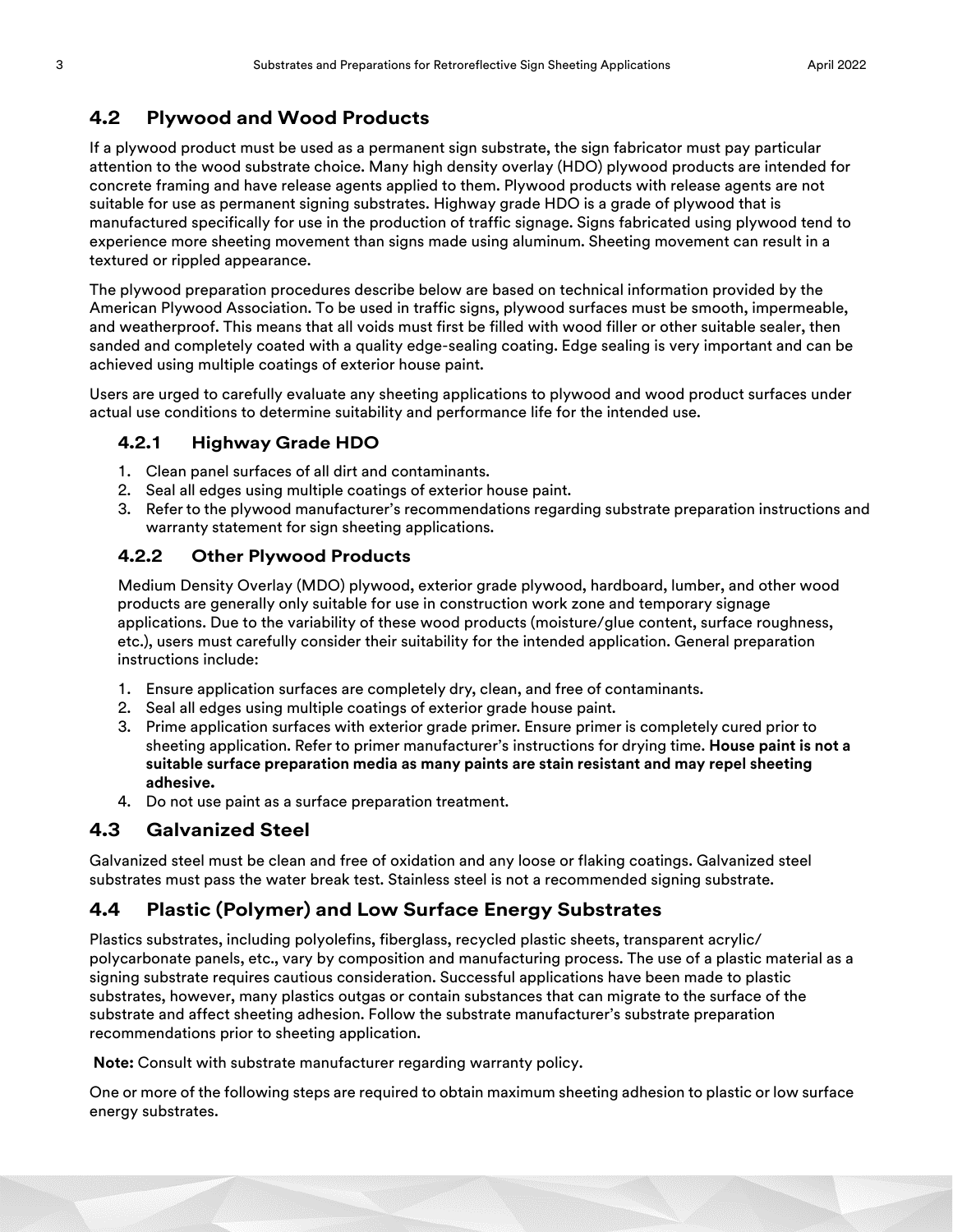#### **4.4.1 Solvent Wipe**

Adhesion to low energy surfaces may be improved by wiping them with a suitable solvent prior to sheeting application. Suitable solvents are quick drying, leave no residual oily film, and do not damage the substrate. Isopropyl alcohol is often a good choice. Be sure to use appropriate personal protection equipment when using solvents.

#### **4.4.2 Flame Treatment**

Many low surface energy plastic substrate materials benefit from flame treatment. Flame treatment is an oxidative process that can increase the surface energy of a plastic substrate to improve adhesion. To achieve a proper flame treatment, the surface must be exposed to an oxygen-rich flame plasma (blue flame) at the proper distance and for the correct duration, typically a distance of one-quarter to two  $(\frac{1}{4}-2)$ inches and a speed of ≥1 inch/second. Proper flame treatment distance and duration vary and must be determined for any given substrate or device.

The surface to be flame treated must be clean and free of all dirt and oil prior to flame treatment. To achieve an effective flame treatment, the flame should be adjusted to produce a highly oxygenated blue flame. A poorly oxygenated (yellow) flame will not effectively treat the surface. Flame treating is **not** heat treating. Heat is an unwanted by-product of the process and does not improve surface properties. Improper flame treating operations that overheat the plastic can soften or deform the substrate. A properly flame treated surface will not experience a significant rise in temperature.

Hand-held torches may be suitable for small volume flame treatment. For best results, commercially available flame treaters are available from a number of manufacturers. The following substrate materials can benefit from flame treatment.

- a. Polyethylene
- b. Polypropylene
- c. Fiberglass
- d. Polyvinyl chloride (PVC)
- e. Many recycled plastic substrates

Other unspecified plastic substrates may also benefit from flame treatment. Please contact the substrate supplier for more information.

## **4.4.3 Applications to Polycarbonate and Acrylics**

Internally illuminated signs may require the use of clear polycarbonate or acrylic substrate panels. Such substrates can outgas, which in turn can result in bubbling or delamination of the applied sheeting. To test for outgassing, apply a small piece of vinyl film to a piece of substrate and heat at 150 ºF (65 ºC) for two hours. If bubbles appear under the film, outgassing is occurring. Follow the substrate manufacturer's preparation recommendations prior to sheeting application.

**Note:** Sign defects caused by substrate outgassing do not constitute sheeting failures. Review and ensure full comprehension of the substrate warranty policy, as provided by the substrate manufacturer or supplier, prior to sign fabrication.

## **5 General Surface Testing**

Properly treated substrates must be clean at the time of sheeting application. Substrates should be free of any dust, contact grease, oils, and other contaminants before sheeting is applied. The following two tests may be used to help detect surface contamination.

## <span id="page-3-0"></span>**5.1 "Tape Snap" Test**

A tape snap test can be used to help detect the presence of particulate contamination (e.g. dirt, dust, white rust) or loose conversion coating.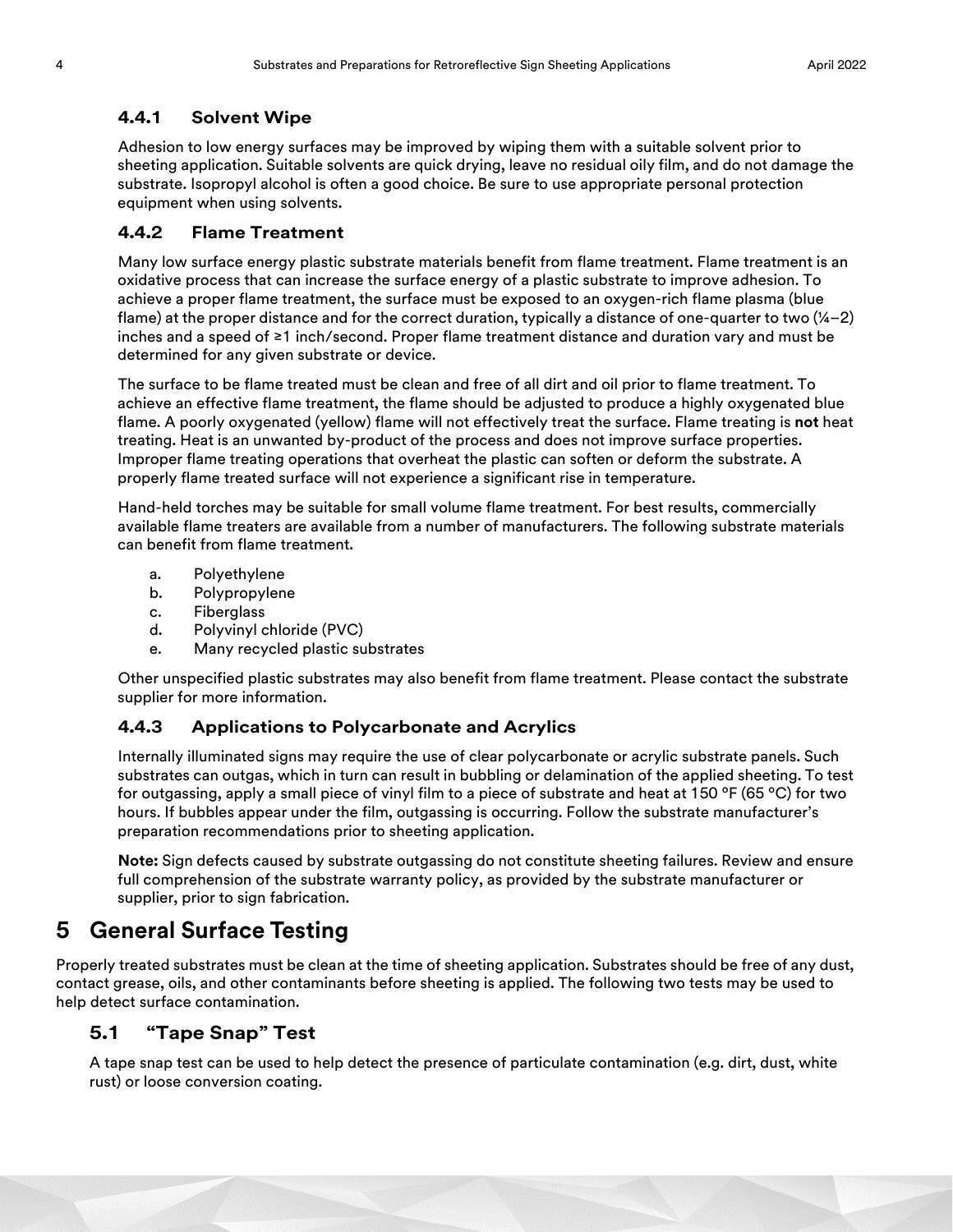#### **5.1.1 Procedure**

Firmly apply transparent packaging tape to the application surface, then snap the tape up at a right angle, relative to plane of the substrate surface. Any loose material present on the removed tape indicates a contaminated surface or a poorly bonded surface treatment. Substrates that fail a tape snap test are not suitable for sheeting application.

#### <span id="page-4-0"></span>**5.2 "Water Break" Test**

A water break test may be used to help detect surface contamination by oils, soaps, or unsuitable conversion coating residues. The surface energy of a non-aluminum substrate can also be verified using the water break test.

#### **5.2.1 Procedure**

Apply a fine mist of water to the substrate surface using a spray bottle (e.g. window cleaner bottle). The water on the substrate surface should NOT bead up, but instead should flow out to form a uniform film on the surface. Varying levels of water flow out can be expected.

## **5.3 Dyne Testing**

Surface energy levels can also be verified using dyne solution or dyne pens. Dyne testing can be used to verify the effectiveness of a substrate surface preparation and help determine a surface's suitability for sheeting application. At minimum, a surface energy of 50 dynes is required to support predictable sheeting adhesion to aluminum. Follow use instructions supplied with dyne solution or dyne pens.

## **6 Health and Safety Information**

Read all health hazard, precautionary, and first aid statements found in the Safety Data Sheets (SDS), Article Information Sheets, and products labels of any materials for important health, safety, and environmental information prior to handling or use. Also refer to SDSs for information regarding the volatile organic compound (VOC) contents of chemical products. Consult local regulations and authorities for possible restrictions on product VOC contents and/or VOC emissions.To obtain SDSs and Article Information Sheets for 3M products, go to 3M.com/SDS, contact 3M by mail, or for urgent requests call 1-800-364-3577.

## **7 Other Product Information**

Always confirm that you have the most current version of the applicable product bulletin, information folder, or other product information from 3M's Website at [http://www.3M.com/roadsafety](http://www.mmm.com/tss).